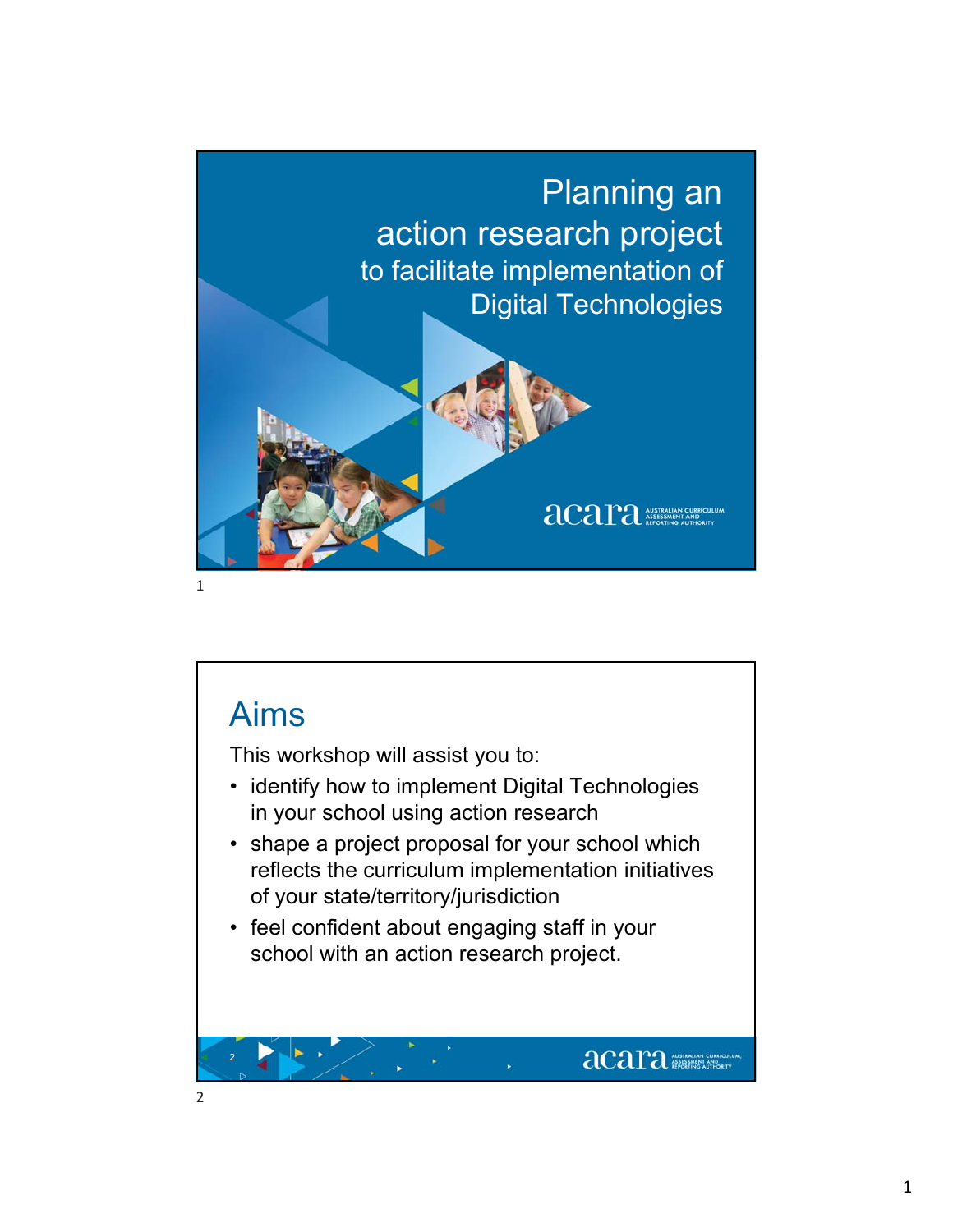

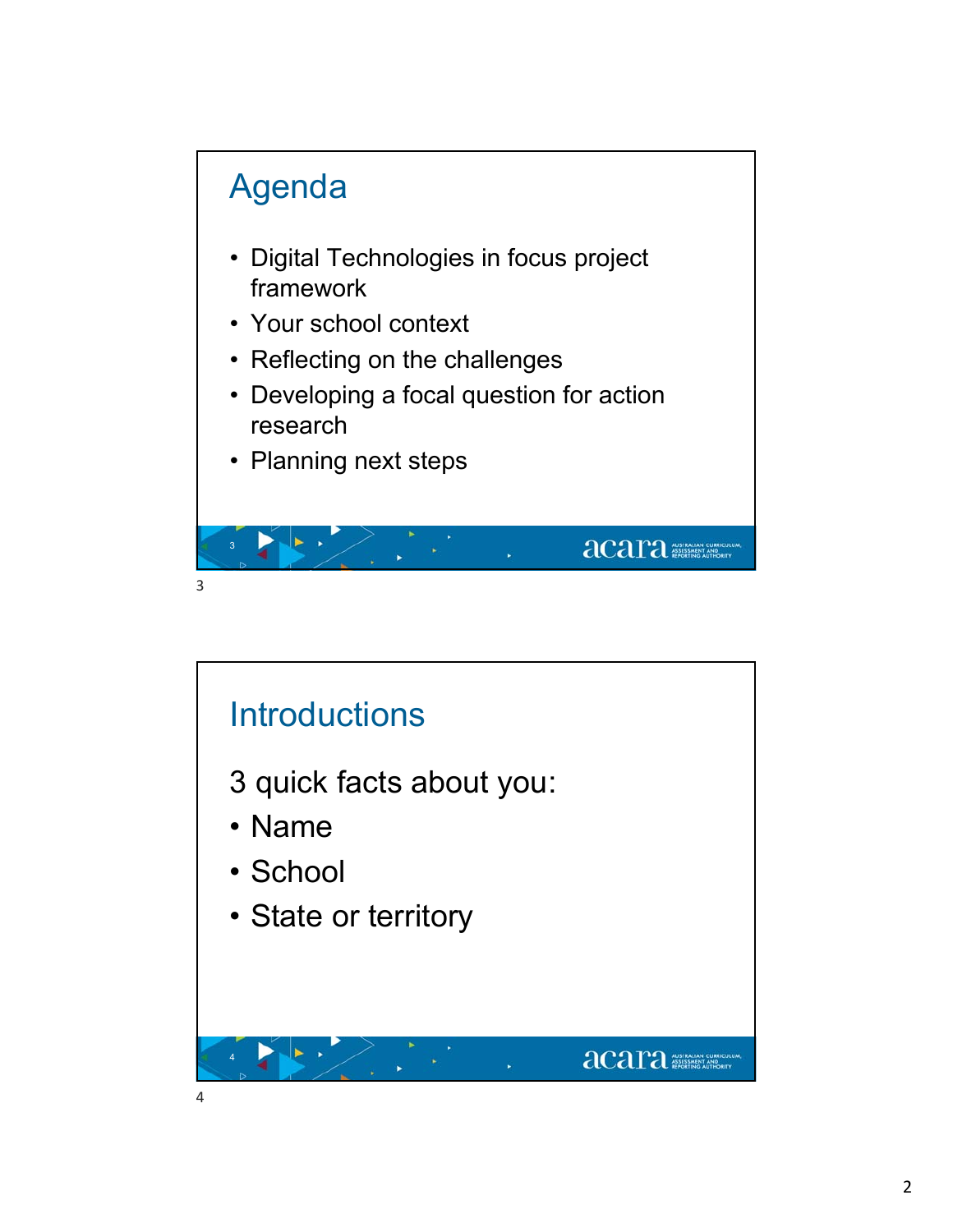

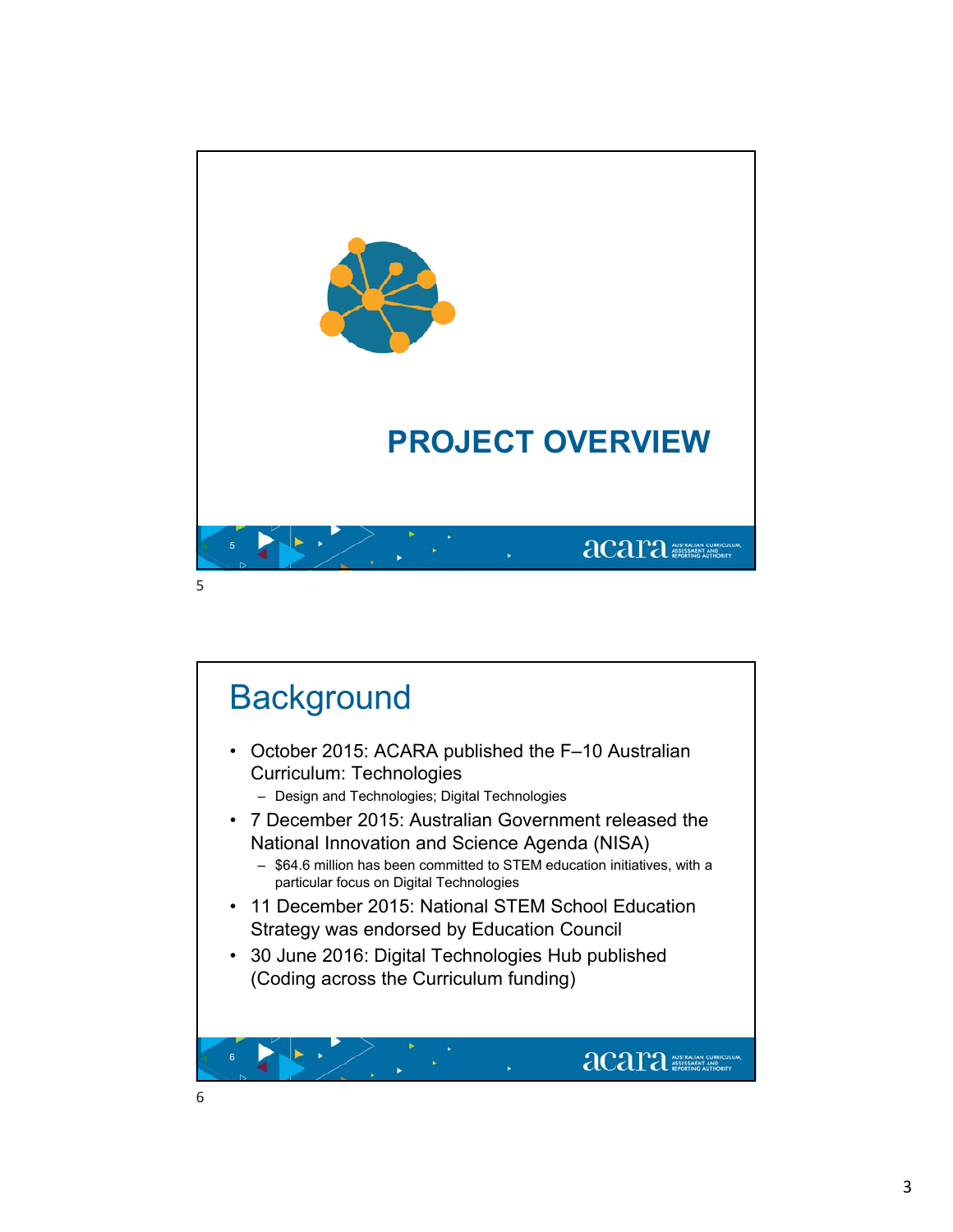

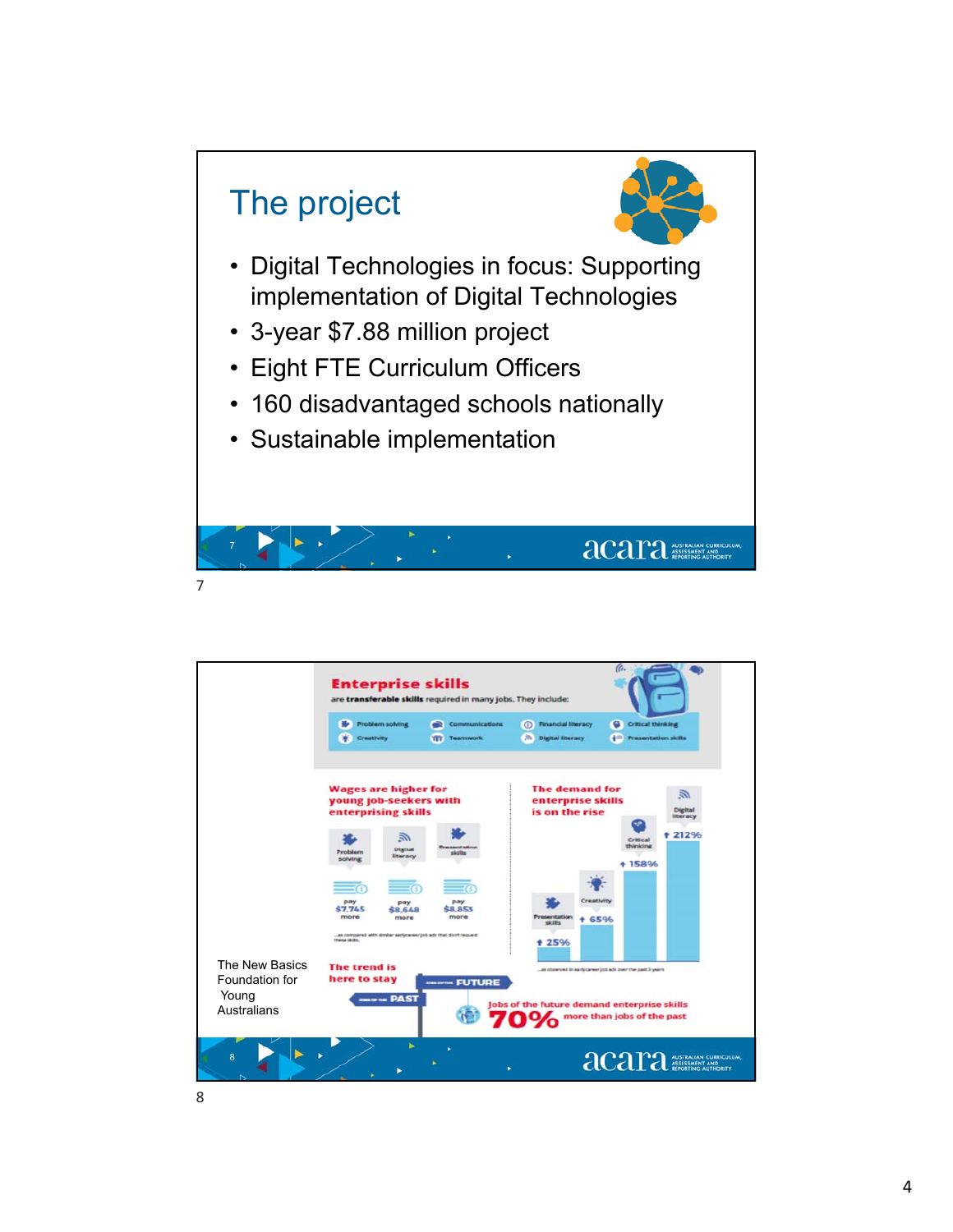

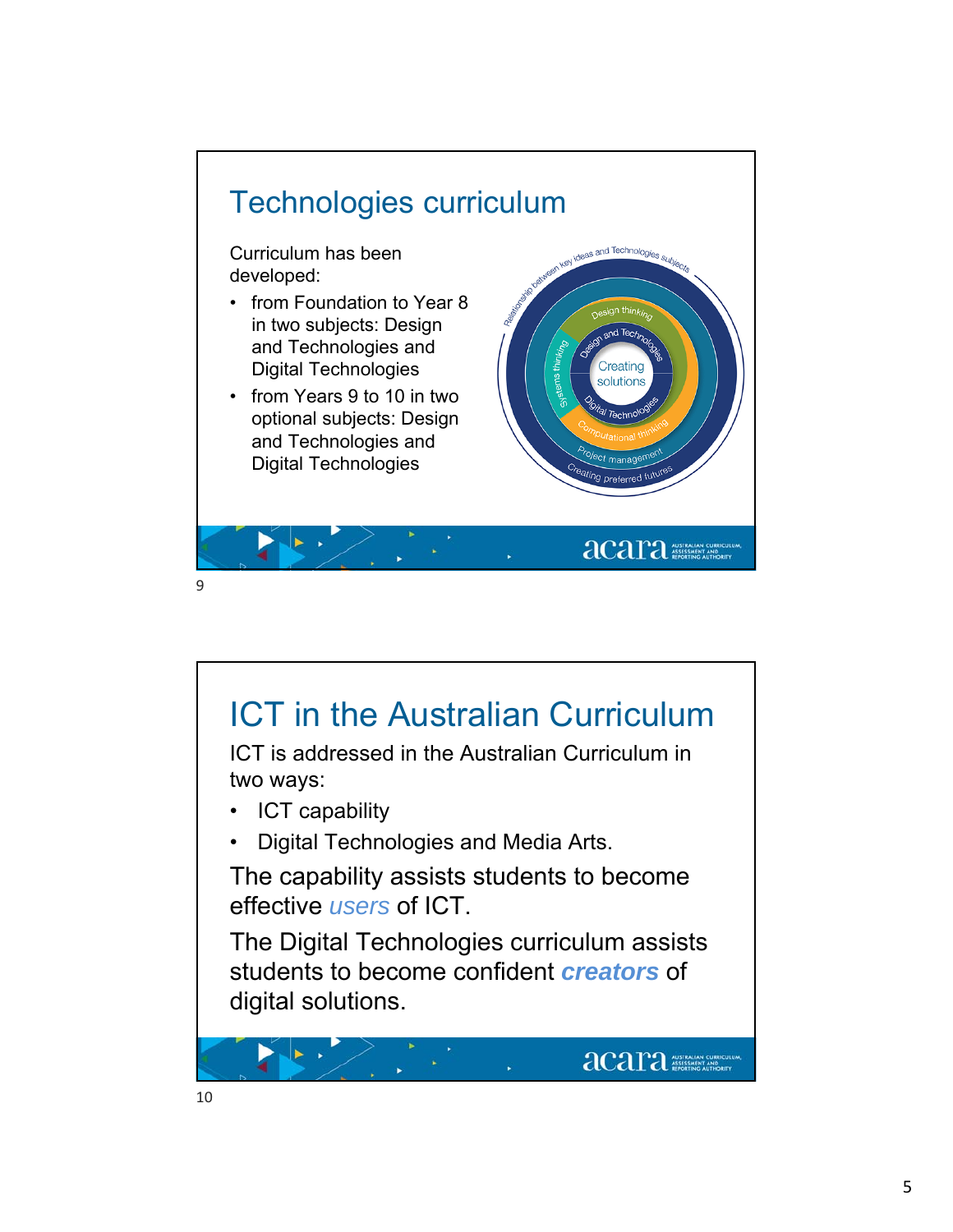

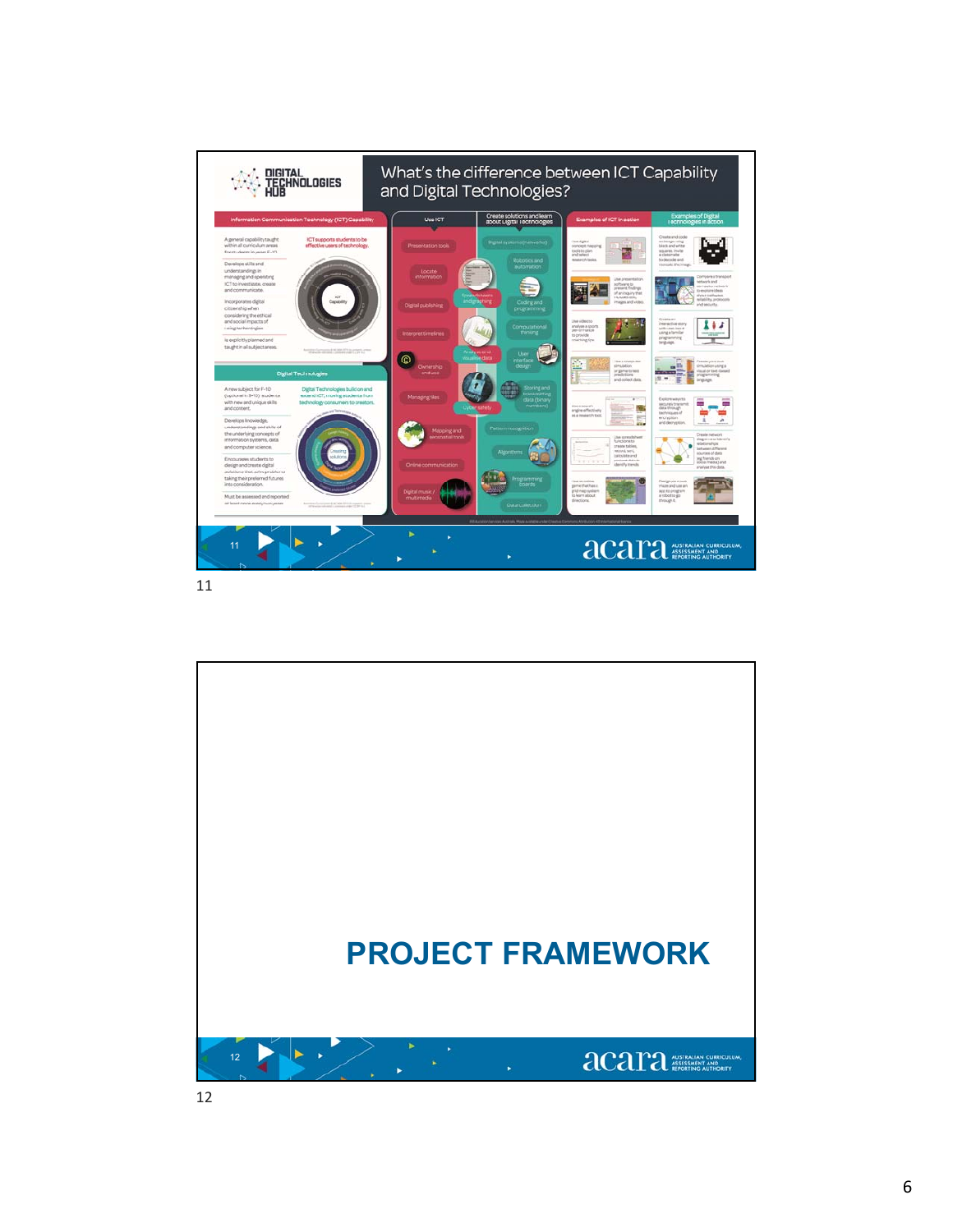

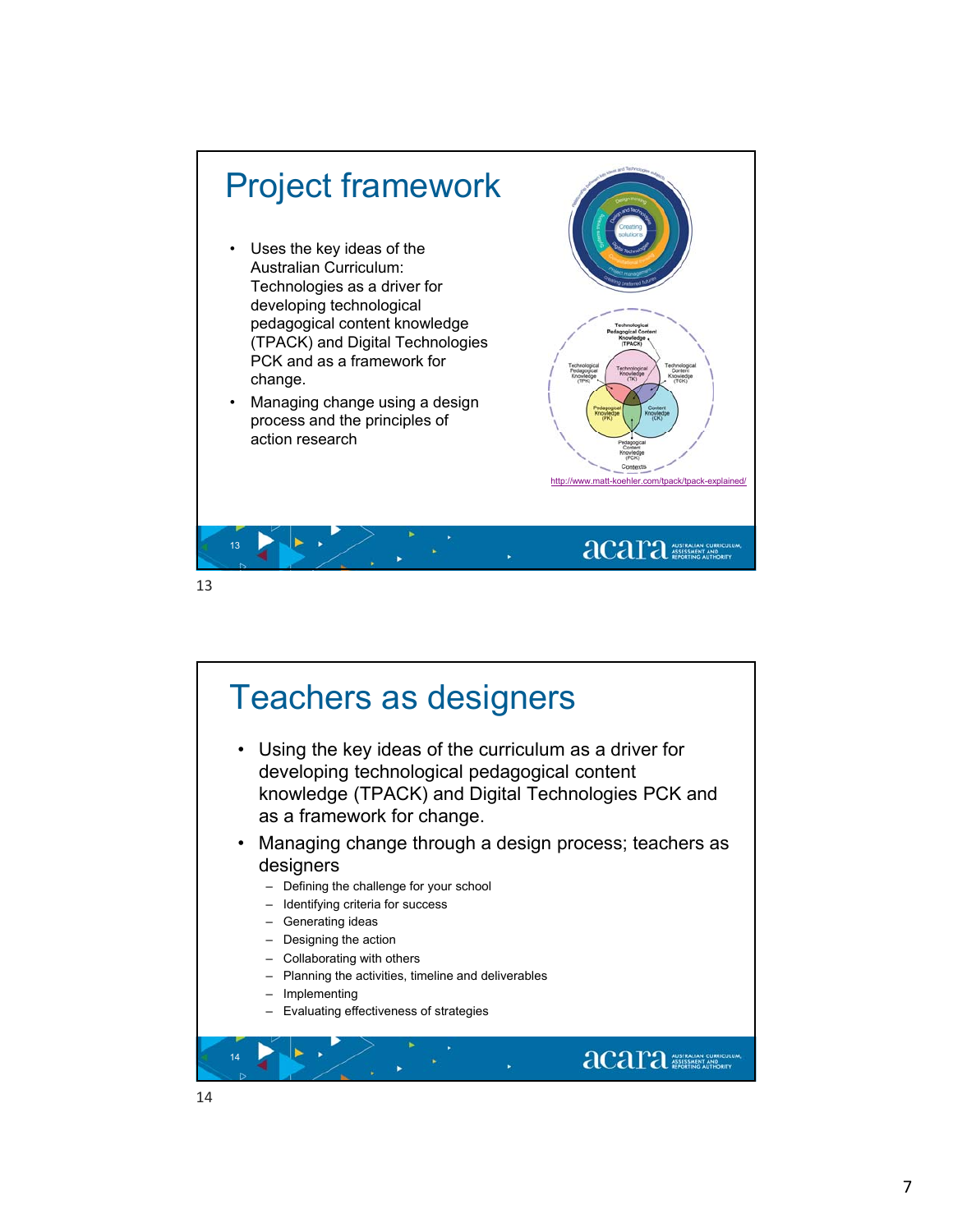

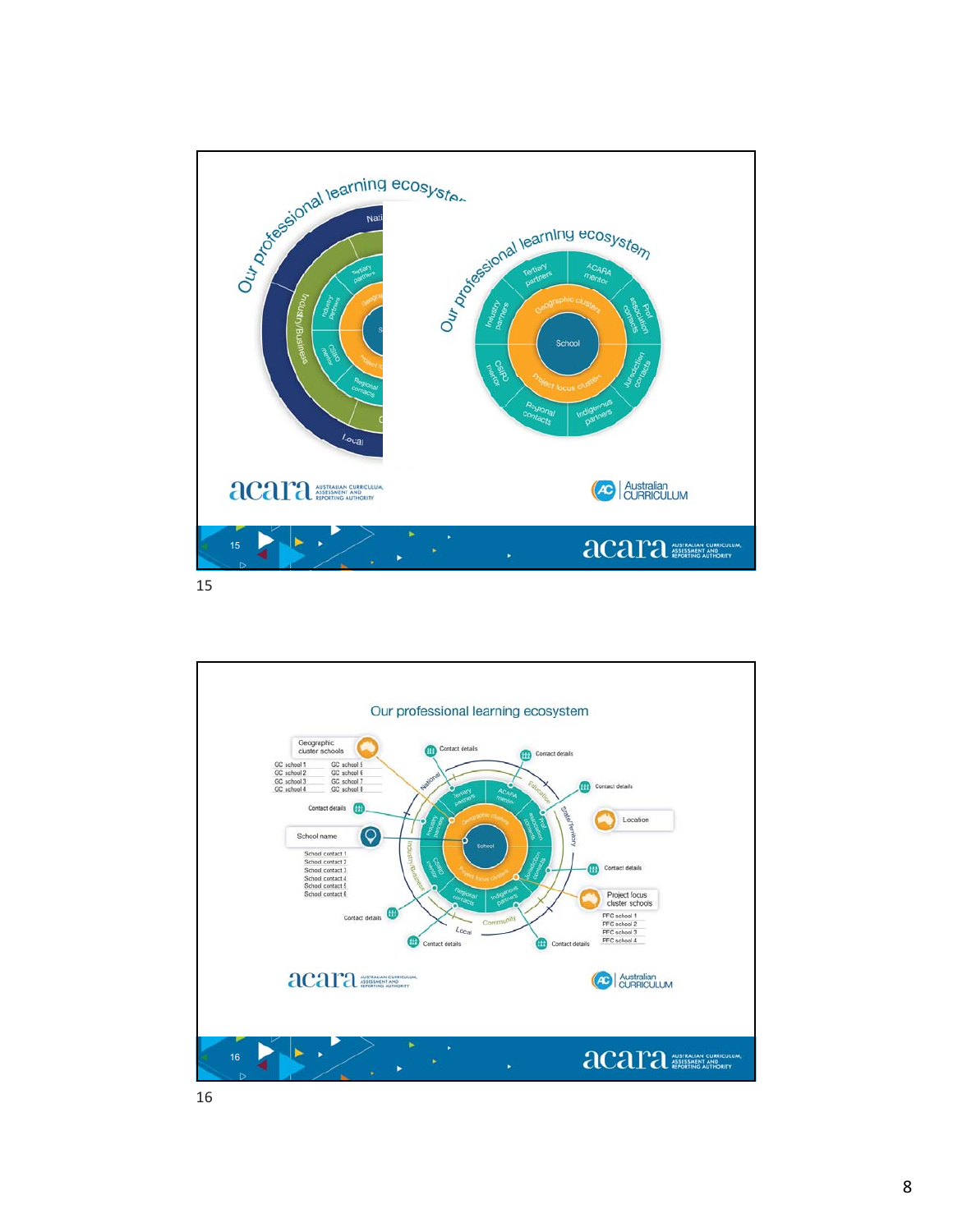

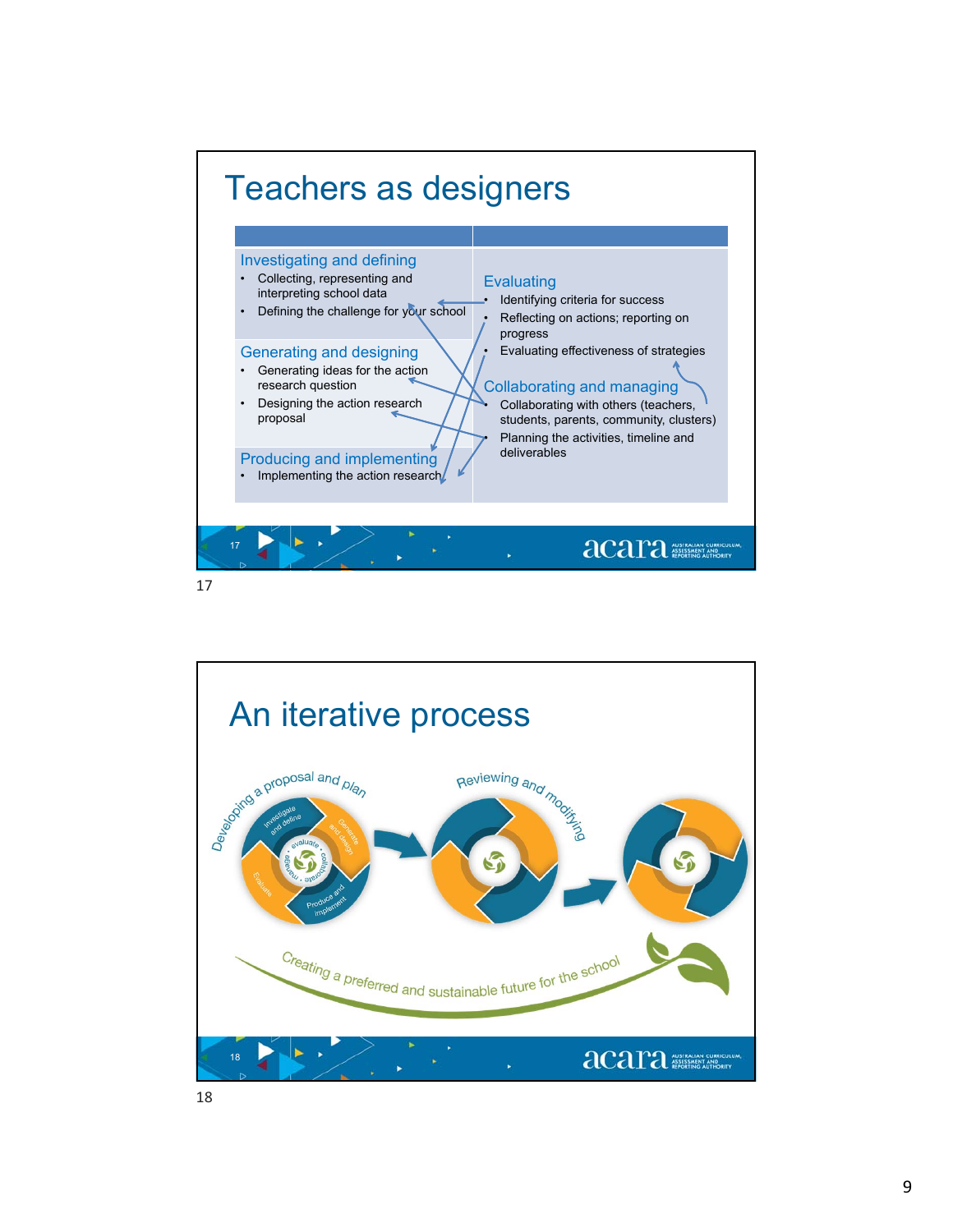

![](_page_9_Figure_2.jpeg)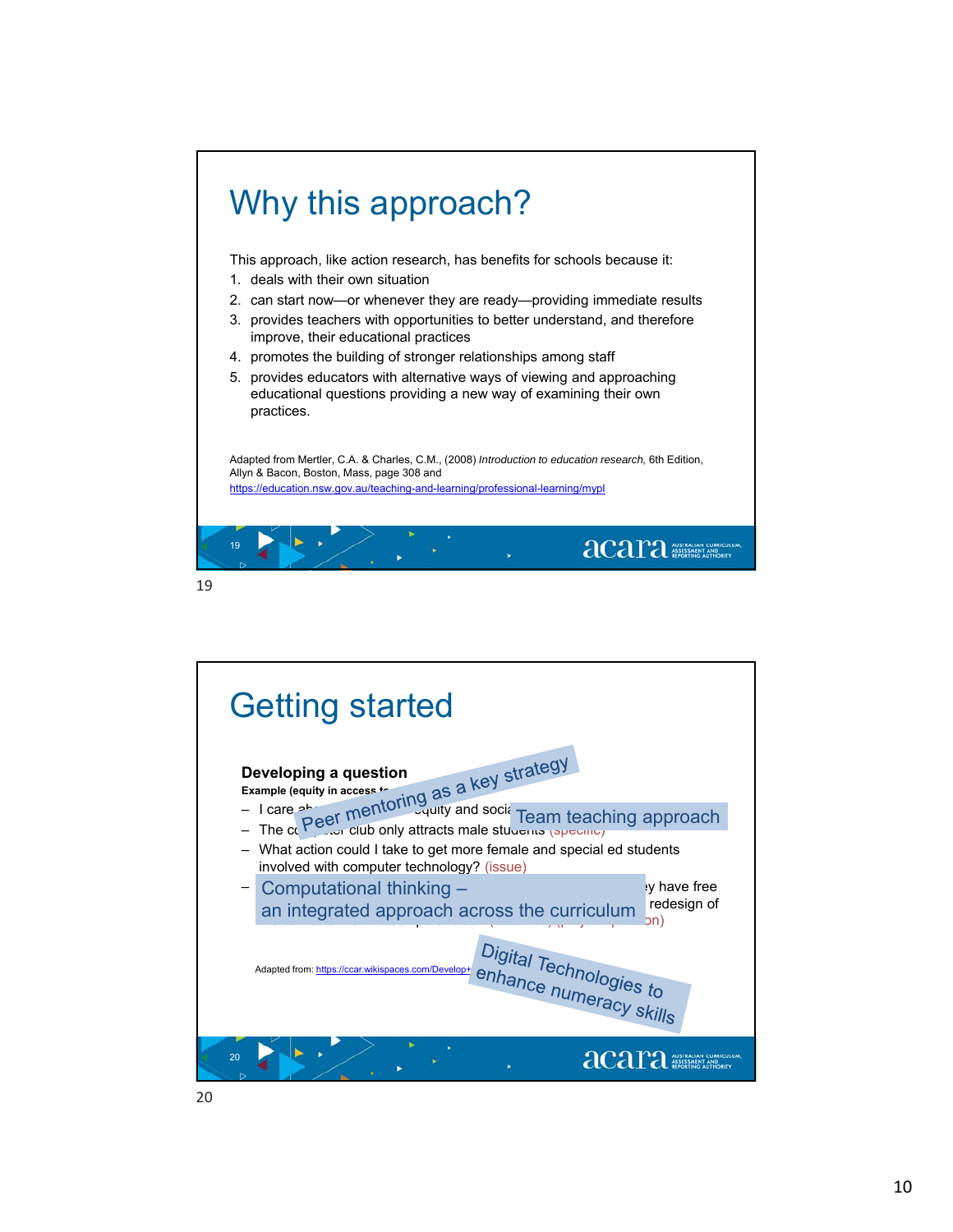![](_page_10_Picture_0.jpeg)

![](_page_10_Figure_1.jpeg)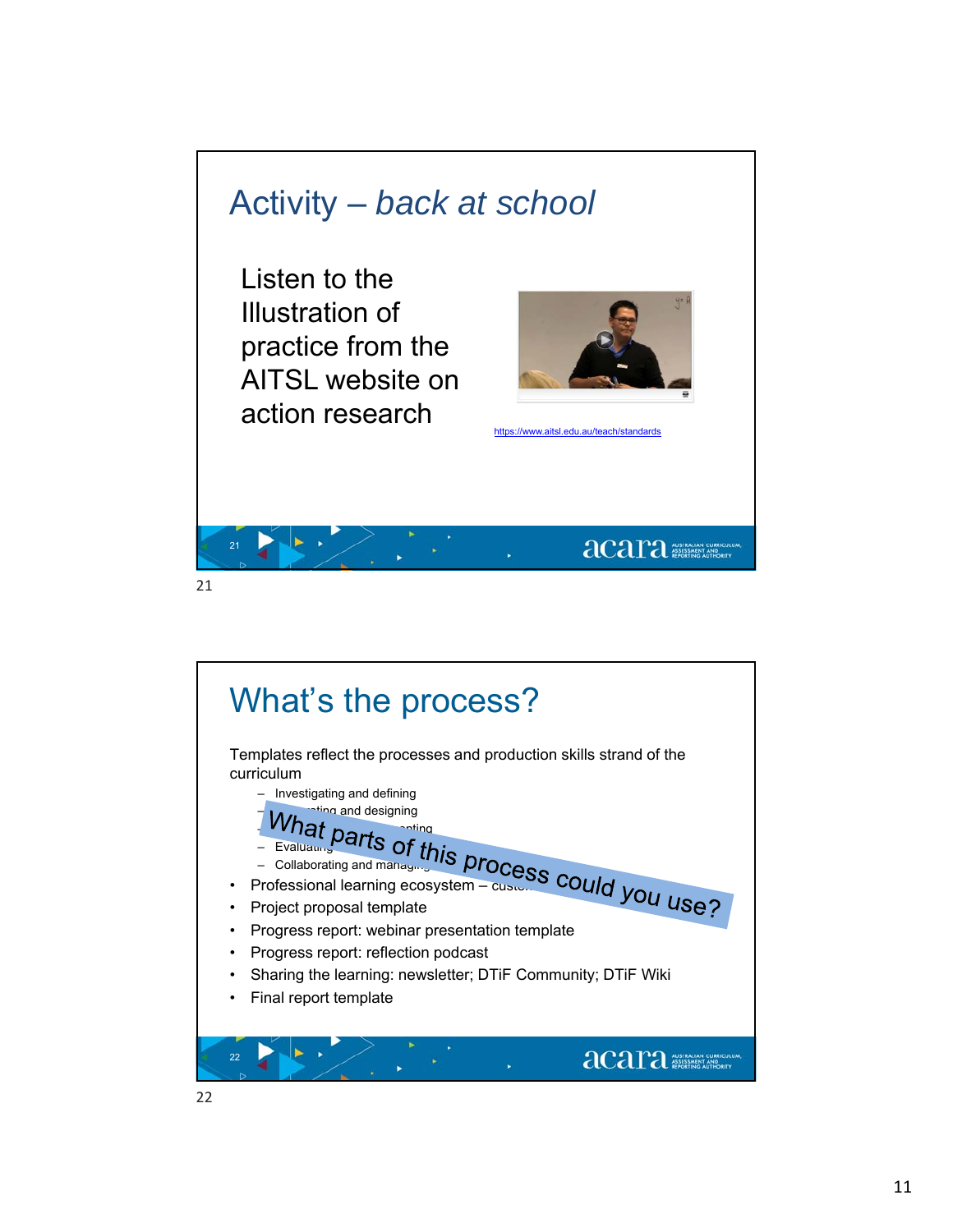![](_page_11_Picture_0.jpeg)

![](_page_11_Picture_1.jpeg)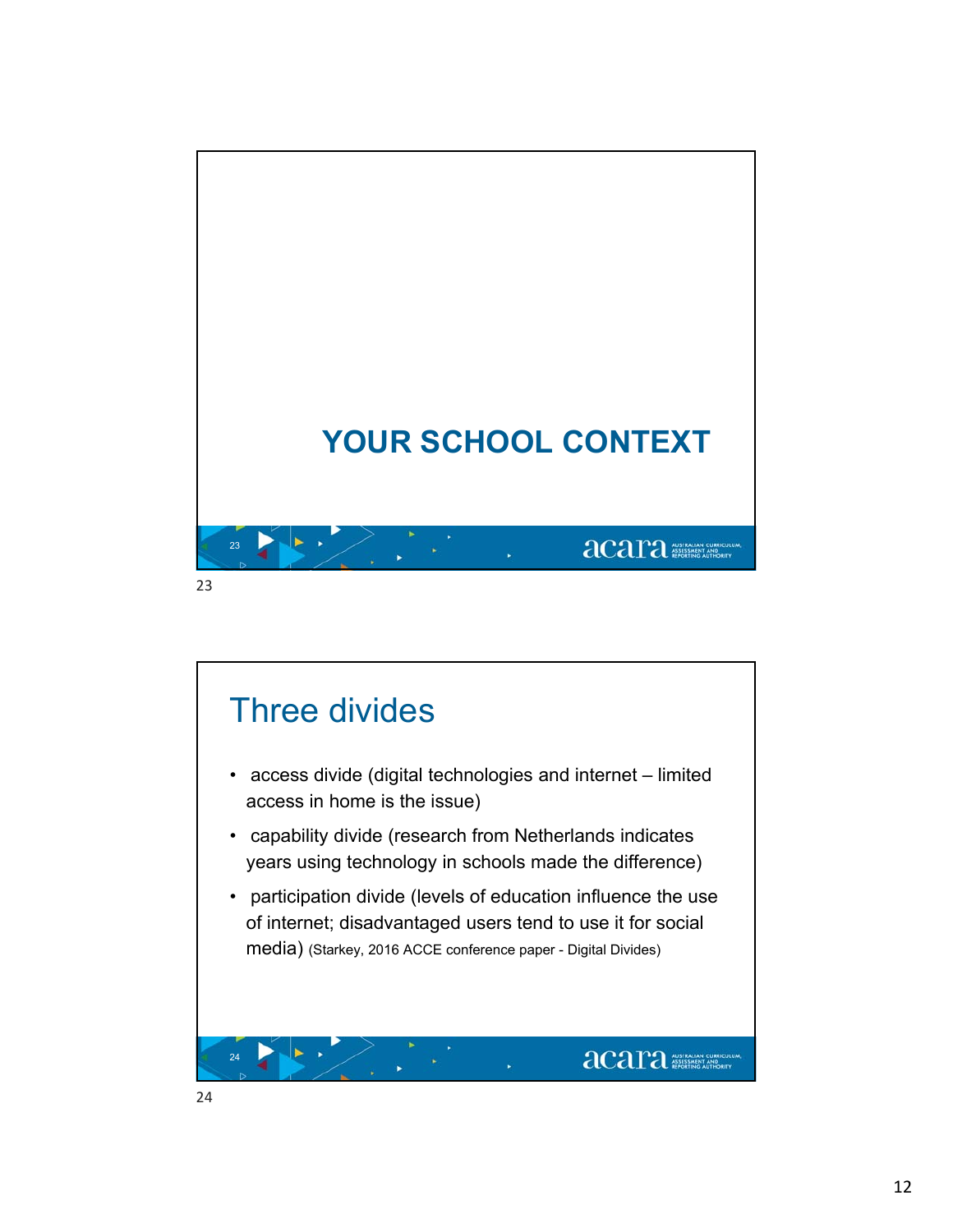![](_page_12_Figure_0.jpeg)

![](_page_12_Figure_1.jpeg)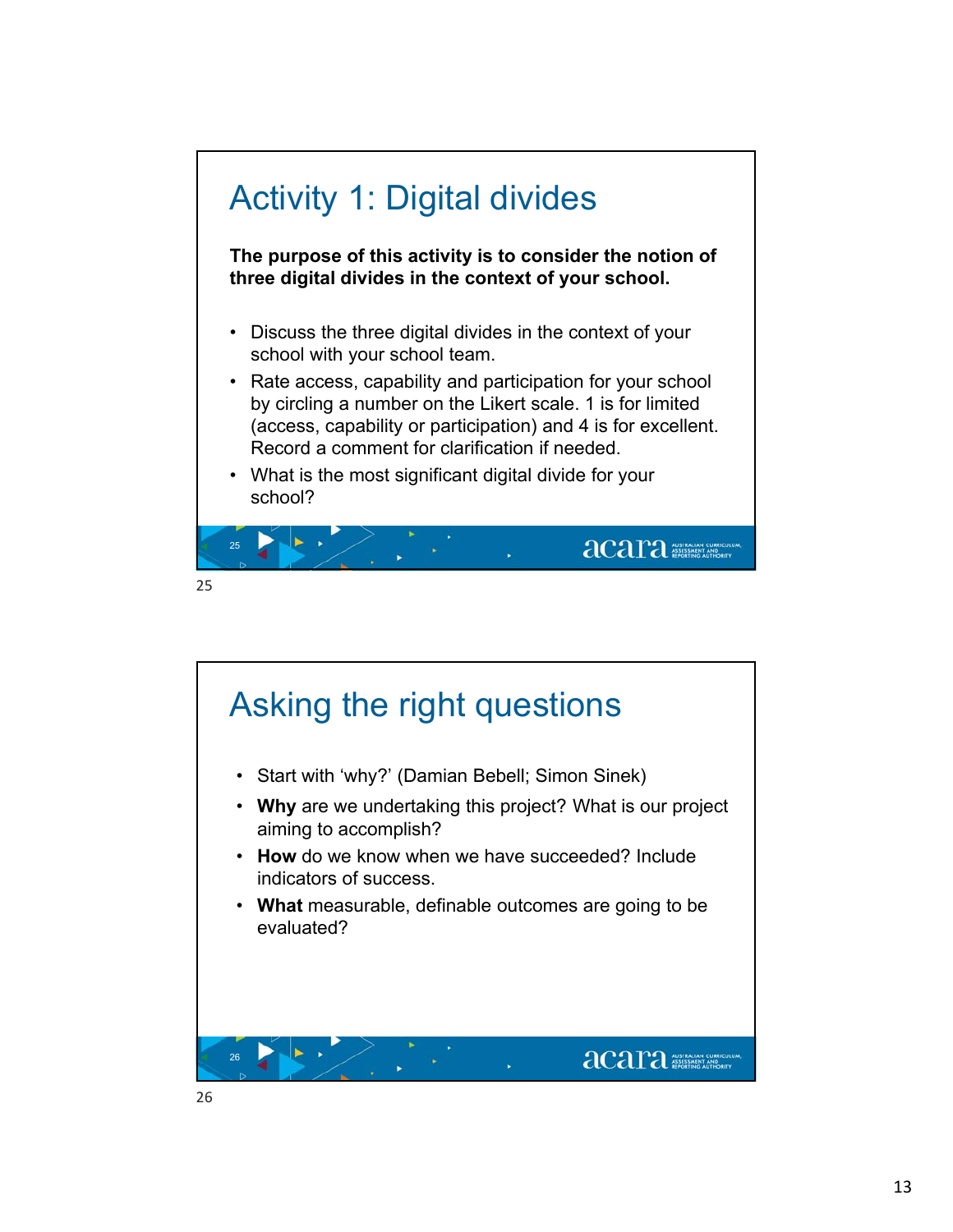## Student voice

 $\blacktriangleright$   $\blacktriangleright$ 

'It is almost ironic that a chapter has to be devoted to student voice and choice in education, not the least because in other industries, what the customers want and how they want it are the mandate, the beginning place for **designing and delivering products and services**.'

(Yong Zhao in Sharrat and Harild, 2015: 181) (Sharratt, Harild and Coutts, 2015: 21)

acara Albert Consequent

| <b>Consider:</b>                                                                                                                                    | <b>Response:</b>                                                                                                                                                              |
|-----------------------------------------------------------------------------------------------------------------------------------------------------|-------------------------------------------------------------------------------------------------------------------------------------------------------------------------------|
| What knowledge, understanding, skills and<br>capabilities do you want students to develop?                                                          | Skills for a digital world, for personal<br>24 CARROT<br><b>GARDENS</b><br>interest, employment                                                                               |
| What are the 'hooks' for your students?                                                                                                             | School garden project. Incorporate technologies<br>into their garden project - a smart garden                                                                                 |
| What is working in your school? What are your<br>school's strengths?                                                                                | Community engagement in the 24 carrot garden<br>already established.<br>Will have enthusiasm to add to the work they are<br>doing by engaging with smart garden technologies! |
| Where are you in terms of integrating ICT? What<br>are the ICT capabilities of teachers? Students?<br>What resources do you have? What do you need? | Our school has committed to embracing and<br>completing the CSER MOOC.<br>A date has been made for full staff PL and<br>registration.                                         |
| What are the challenges for your school in<br>implementing Digital Technologies?                                                                    | Supporting our staff and parents to assist the<br>students to explore their potential and interests as<br>they develop.                                                       |
| How could the community be involved?                                                                                                                | The community are already involved in our 24<br>carrot garden so expect them to embrace any<br>opportunities to further our work here.                                        |
| How can implementation be sustained?                                                                                                                | DoE, MONA, CSER, CSIRO                                                                                                                                                        |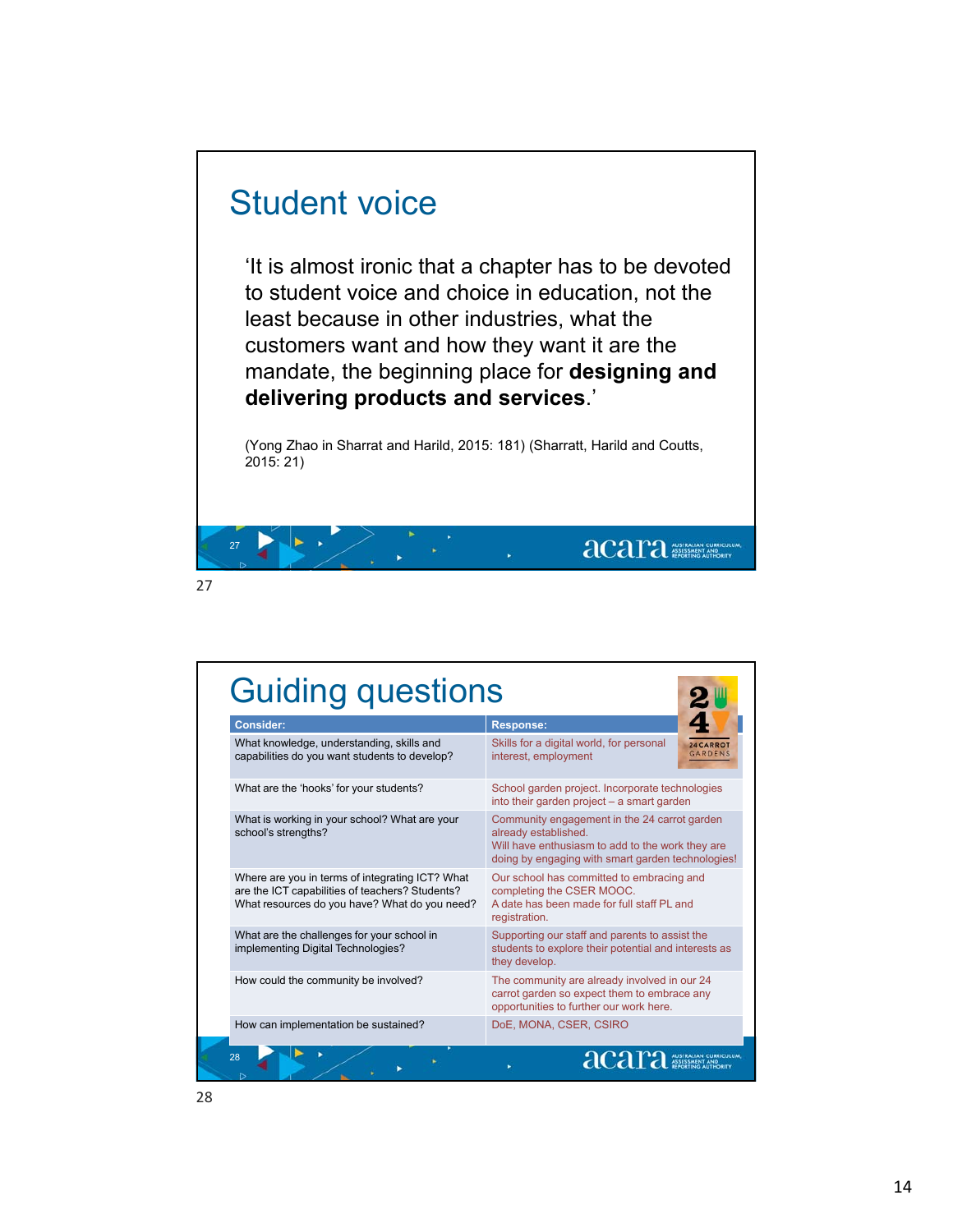![](_page_14_Figure_0.jpeg)

![](_page_14_Figure_1.jpeg)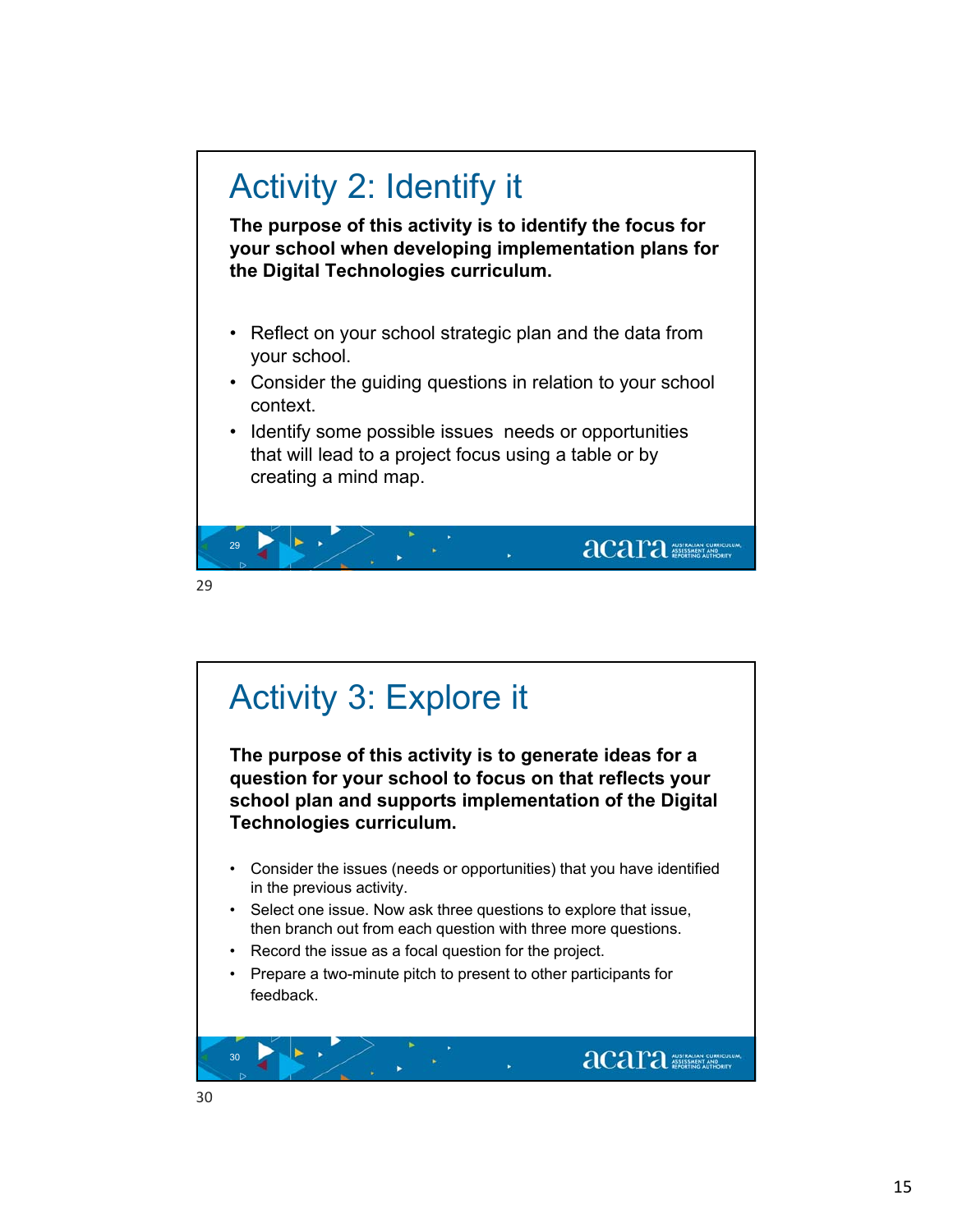![](_page_15_Figure_0.jpeg)

![](_page_15_Picture_1.jpeg)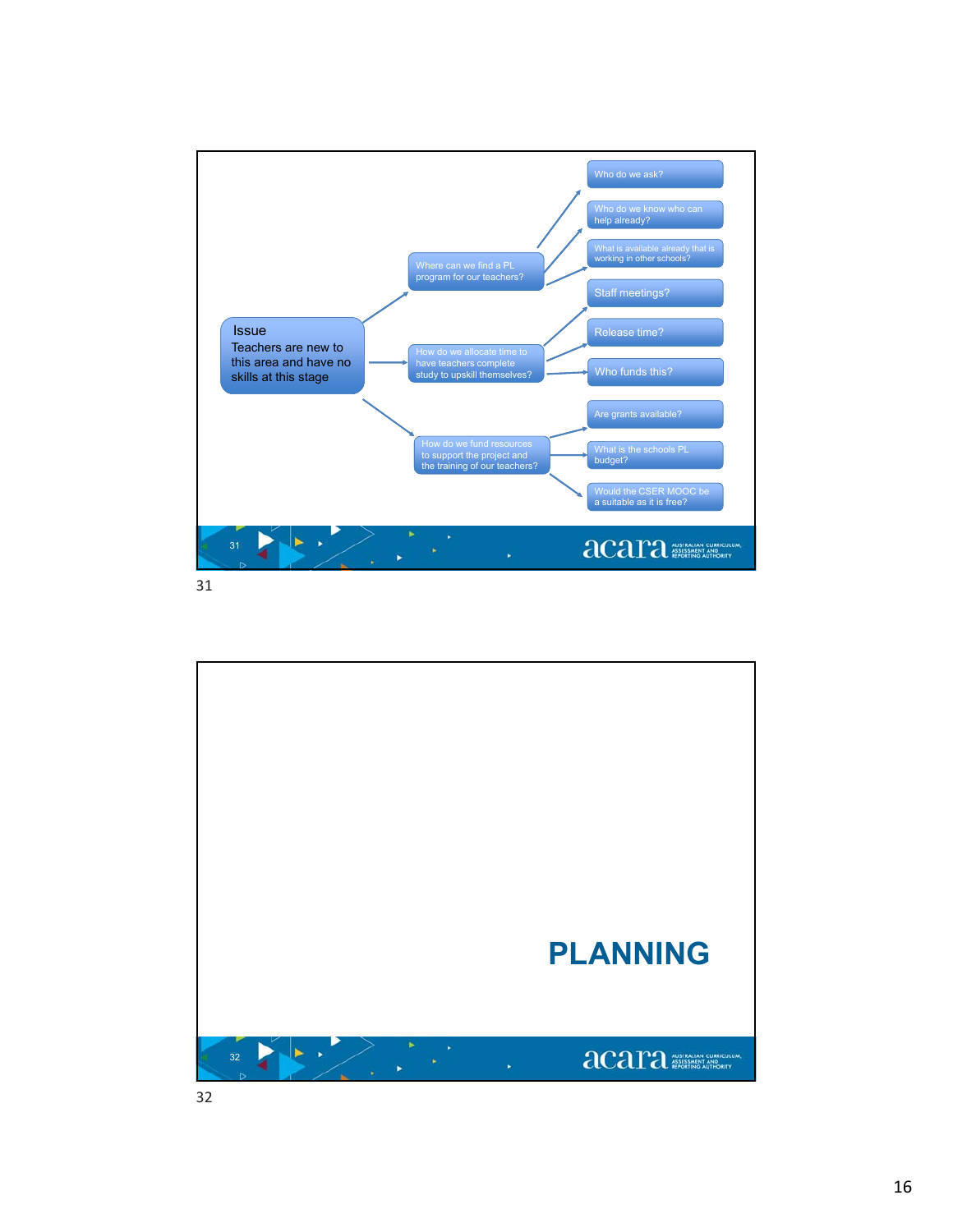![](_page_16_Figure_0.jpeg)

![](_page_16_Figure_2.jpeg)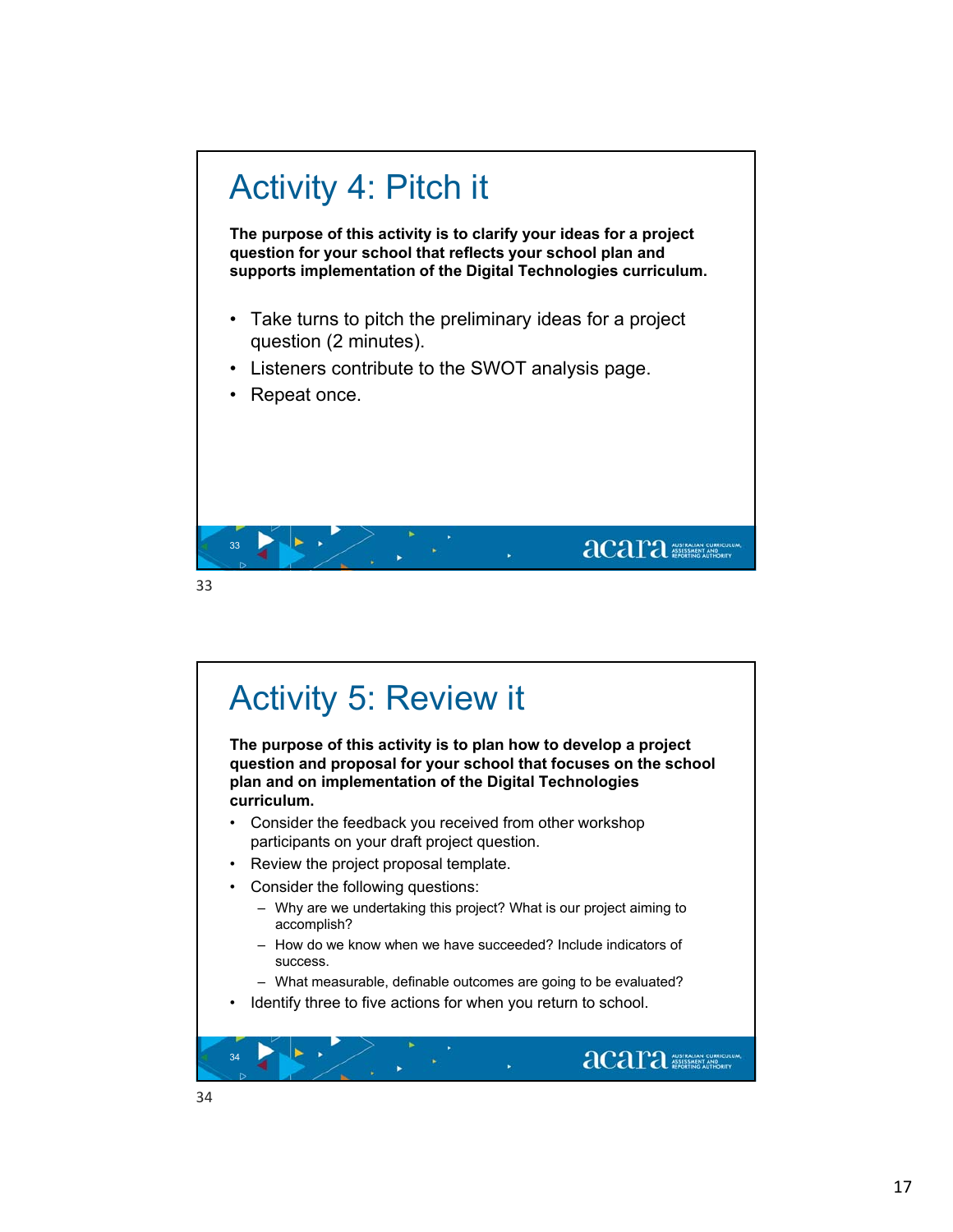![](_page_17_Figure_0.jpeg)

![](_page_17_Picture_1.jpeg)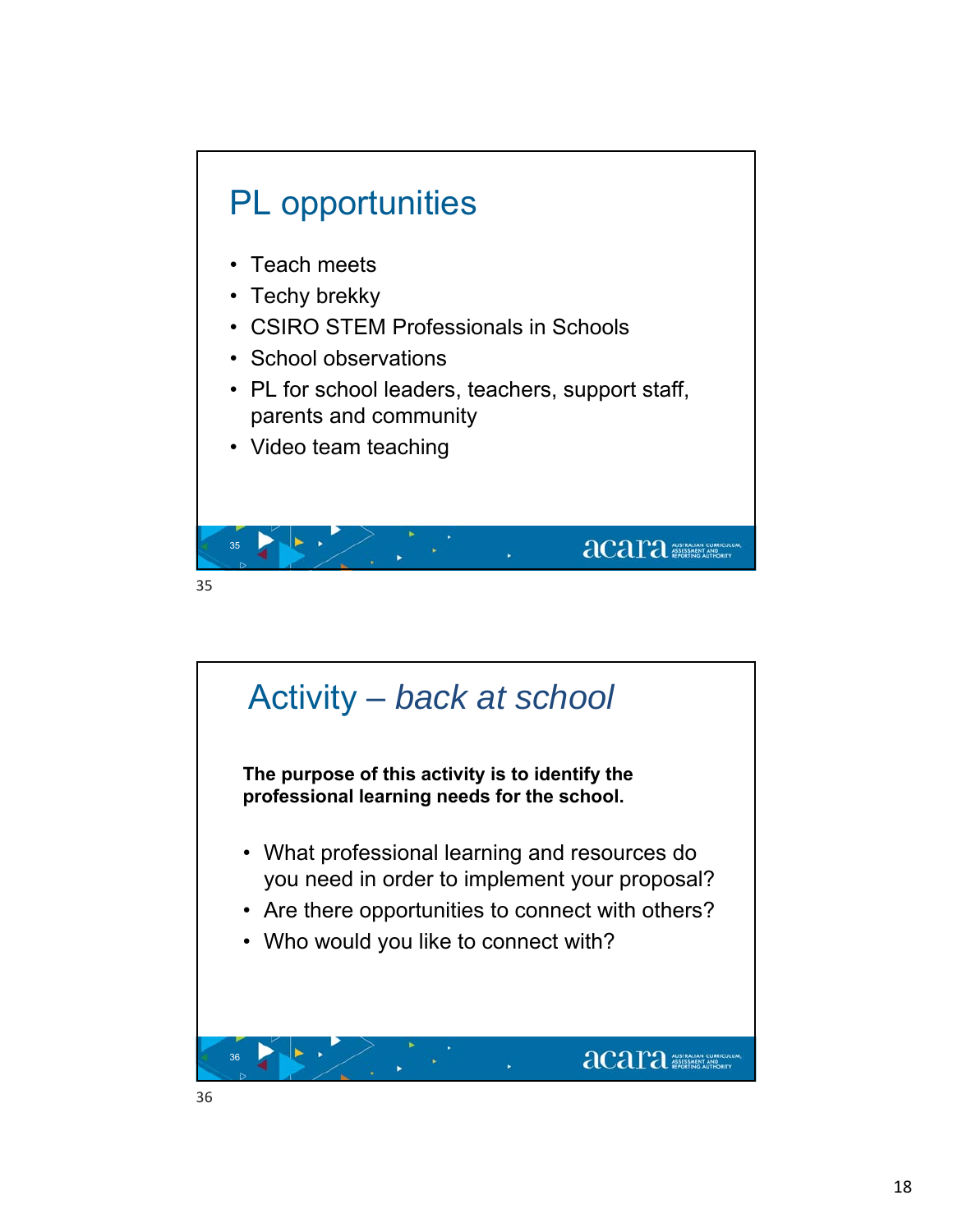![](_page_18_Picture_0.jpeg)

![](_page_18_Picture_2.jpeg)